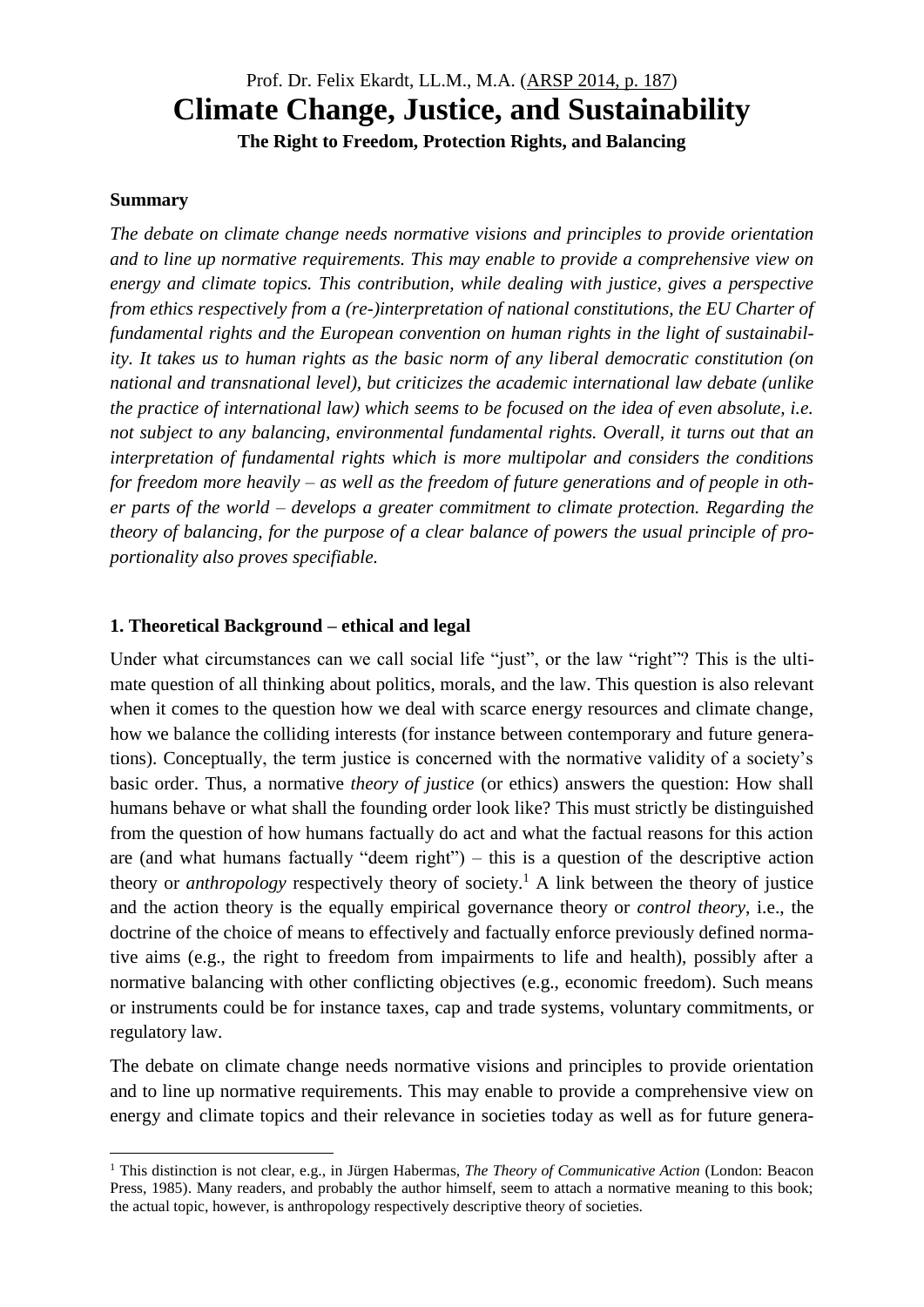tions. In the perspective of both ethics and constitutions (in international, European, and national law), the resource topic is characterized by colliding human rights: On the one hand, the freedom rights of consumers and companies – on the other hand, rights to the elementary preconditions of freedom such as food, water, climate stability, security, energy access, a basic supply of essential resources, an absence of wars and civil wars, etc. Generally speaking, any normative conflict can be regarded as a conflict of competing interests and thus as a balancing problem. It refers to the fundamental phenomenon of law: to find a just balance of conflicting interests. In this contribution, climate change will be the example for this. Since politics allows an industrial society, industrial facilities, approve traffic permits, etc., it knowingly accepts statistical deaths in some decades, i.e. impairment of the right to the elementary conditions of freedom as a result of emissions of air pollutants, etc., especially of young people. This is done balancing those interests with our freedom to consume and the economic freedom of the contemporary consumers. The framework for the legislative balancing is usually referred to as proportionality test. The administration is mainly determined by legislative acts and its balancing authority is initially (mostly) limited to the interpretation of the factual requirement of the standards which the legislature has enacted as an expression of its balancing (if those standards leave room for interpretation).

This contribution, while dealing with justice, gives a perspective from ethics respectively from a (re-)interpretation of national constitutions, the EU Charter of fundamental rights and the European convention on human rights in the light of sustainability.<sup>2</sup> Sustainability has ever more often been named a key objective of policy for 20 years, whether by the UN, the EU or the German Government. It is however not always taken very seriously. The intention of sustainability is to extend justice (respectively law/ morals/ politics) in an intergenerational and global respect.<sup>3</sup> In contrast, a common understanding is that sustainability is simply a balanced pursuit of the three pillars of environmental, economic and social issues, if necessary even without a time- or space-spanning aspect.<sup>4</sup> It was the topic elsewhere that this is at least misleading, that it sticks to the demand for, in the full sense of the word, eternal (!) growth which – in a physically finite world – cannot be fulfilled, and that this "pillarperspective" is also incompatible with international law's founding documents of sustainability. 5

The subject of this contribution takes us to national, European, and international human rights as the basic ethical and legal norm of any liberal democratic constitution (on national and transnational level). Human rights also form the typical core of any modern ethics. Environmental protection and intergenerational and global justice, however, is rarely addressed as

 $\overline{\phantom{a}}$ 

<sup>&</sup>lt;sup>2</sup> To show that the theses of this contribution are normatively right as an ethical approach would mean to demonstrate that the principles of liberal democracy are universally right. This has been demonstrated elsewhere by previously establishing that freedom or the underlying principles of human dignity and impartiality are the universal - and sole – basis of a just basic order. For reasons of space, this is omitted here. On details, cf. Felix Ekardt, *Theorie der Nachhaltigkeit: Rechtliche, ethische und politische Zugänge – am Beispiel von Klimawandel, Ressourcenknappheit und Welthandel* (2nd edition, Baden-Baden: Nomos, 2011), §§ 3-5; Felix Ekardt, *Toward A New Approach to Discourse Theory of Law and Justice*, ARSP 2012, p. 377; similar in his basic orientation Habermas, supra, note 1; partially differing: John Rawls, *A Theory of Justice* (Cambridge/ Mass.: University Press, 1971).

<sup>&</sup>lt;sup>3</sup> Cf. for this understanding of the principle of sustainability (and with references to opposing views) Ekardt, supra, note 2, § 1 C.; with a similar result (but somewhat differing arguments) cf. Konrad Ott/ Ralf Döring, *Theorie und Praxis starker Nachhaltigkeit* (Marburg: Metropolis, 2004).

<sup>4</sup> Cf., e.g. Rudolf Steinberg, *Der ökologische Verfassungsstaat* (Frankfurt a.M.: Suhrkamp, 1998), at 114.

<sup>5</sup> Cf. Ekardt, supra, note 2, § 1 C.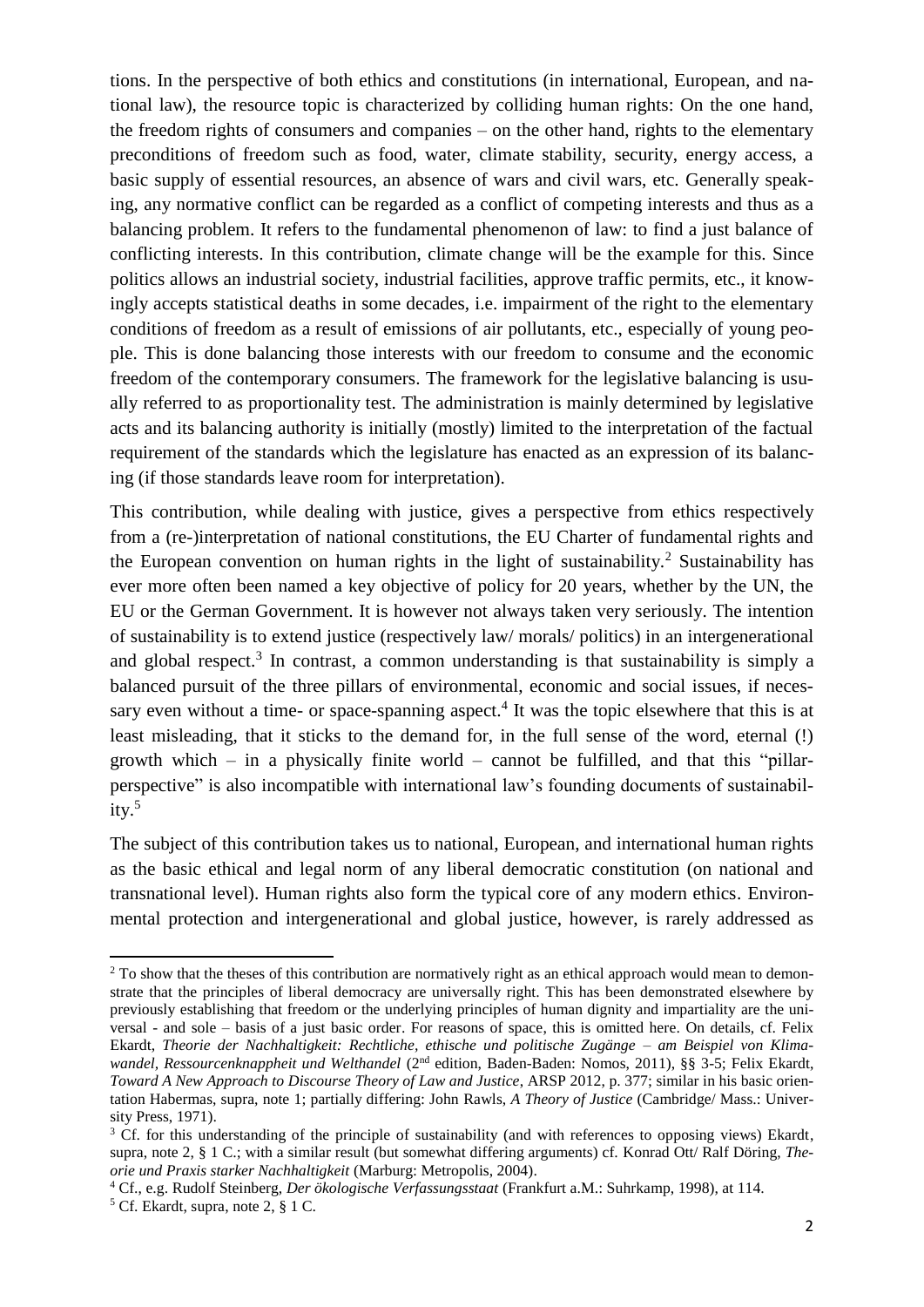guaranteed by fundamental rights in the existing legal and ethical discourse, but is rather assigned to the category of "national objectives," thus based on Article 20a of the German Constitution (Grundgesetz, GG) or, in European law, on Article 191 TFEU – or abstract principles such as the precautionary principle or the principle of common but differentiated responsibility. Nevertheless, it seems essential to consider fundamental rights. The interpretation of fundamental rights, unlike state goals or abstract principles, does not only generate competencies but also legally enforceable obligations of the government. Furthermore, fundamental rights are the strongest element of a liberal-democratic constitution. Moreover, on a constitutional level, overcoming the economically oriented understanding of freedom could also be the essential desideratum of a more future and globally oriented (thus: sustainable) legal interpretation. Furthermore, restrictions in favor of environmental or for instance resource protection "for the sake of real people's (conditions of) freedom" (as embodied in fundamental rights) might also be motivationally much more plausible than the usual, fairly misleading antagonism of "self-development versus environmental protection," as latently affirmed by national objective provisions. By the way, discussing human rights could even lead to a better normative justification of principles such as common but differentiated responsibility in climate policy – the discussion on historical emissions (see below) will point out that very clearly.

Accordingly, earlier – and even today in international law – there was often, or is respectively, a discussion about environmental fundamental rights<sup>6</sup> (not only with regard to future generations, of course), as environmental fundamental rights would mean a break with those traditional views diagnosed above. In the academic international law debate (unlike the practice of international law), the idea of strong or even absolute, i.e. not subject to any balancing, environmental fundamental rights seems to gain support. In national debates, however, environmental fundamental rights are considered non-specifiable and subject to balancing; therefore ultimately not helpful. Of course, the vague content of an "environmental fundamental right" would only result if one generally introduced a fundamental right "to environmental protection". This, however, is not my intention here. I am only concerned with the question, whether a correct interpretation of fundamental and human rights (nationally or transnationally) results in greater levels of sustainability – and for instance resource and climate protection – than is often assumed. Such an interpretation would build fundamental rights in the way they already exist in all western countries as well as in the international declarations on human rights signed by almost every state of the world, with the consequence that current policy might be in conflict with fundamental respectively human rights (both concepts mean basically the same). Of course, even if the issue is within the scope of a fundamental right, the problem of necessary balancing cannot be avoided. But this problem applies in precisely the same way to other fundamental rights as well (balancing is commonly called "proportionality test"). Therefore, the subject of the following analysis will not be true fundamental rights "to environmental protection." At the same time, we will not limit ourselves to accepting the common assumption that basically all aspects of fundamental rights which concern environmental issues are covered by the right to life and health, which then (a) included no provision for pre-

 $\overline{a}$ 

 $6$  For an outline of the common discussion, cf. Steinberg 1998, p. 421 (explicitly criticizing environmental fundamental rights"); Norbert Gibson, *The Right to a Clean Environment*, 1 Saskatchewan Law Review (1990), 5; James Nickel, *The Right to a Safe Enviroment*, 3 Yale Law Journal (1993), 281, at 282; on the notion of "third generation human rights" cf. Jack Donnelly, *Third generation rights*, in: Catherine Brölmann/ René Lefeber/ Marjolaine Zieck (eds.), Peoples and Minorities in International Law (Dordrecht: Nijhoff, 1993), 119, at 119; Pascale Kromarek (Ed.), *Environnement et droits de l'homme* (Bruxelles: XY, 1987).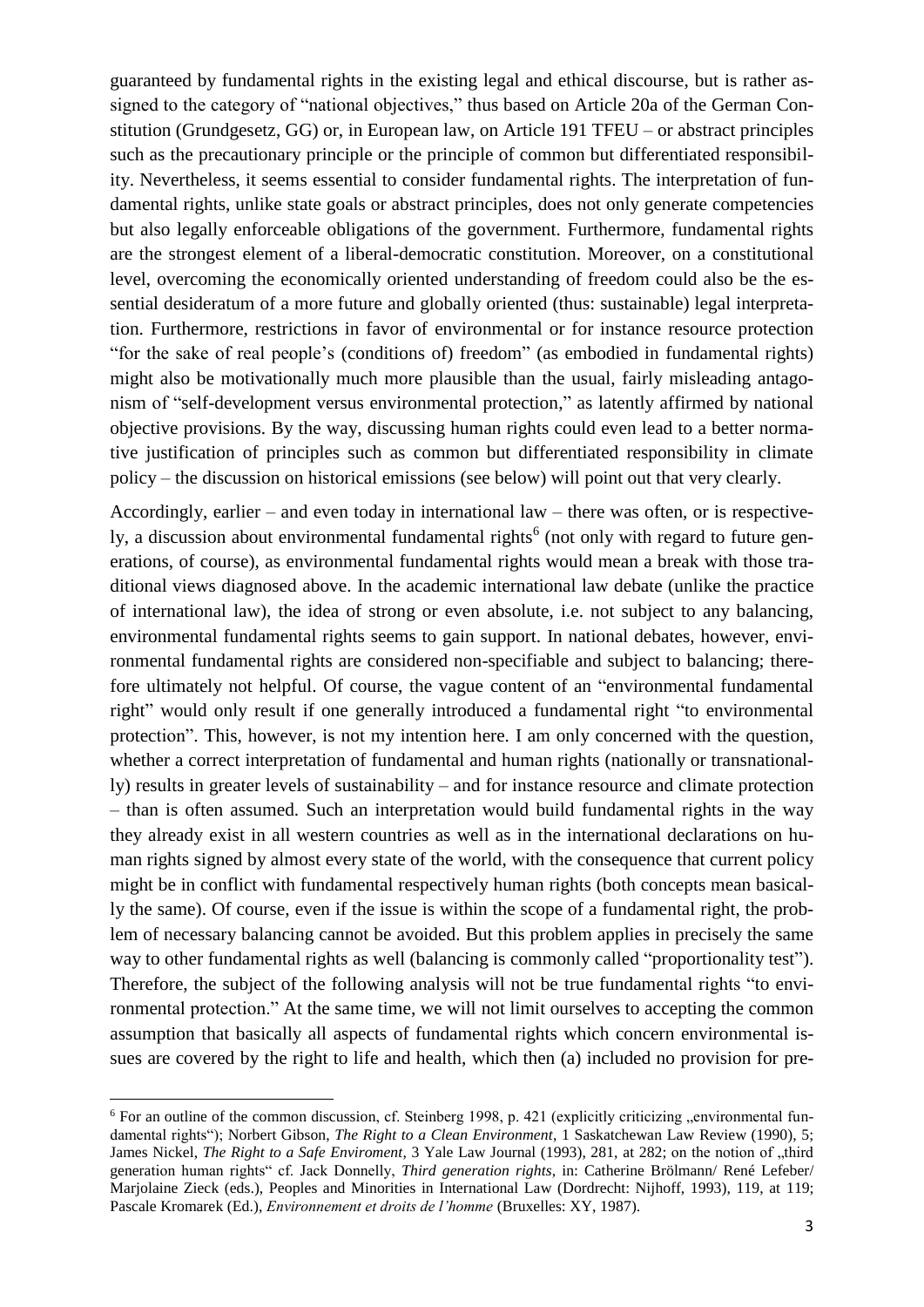ventive aspects, (b) de facto prefers the defensive aspect of the fundamental right to its "protection obligation" (supposedly because of further needs for balancing, separation of powers, etc.), and (c) for the rest fails to concretize environmental protection which would be required to render it practically relevant. It is precisely this approach toward "protection obligations" (including its administrative consequences) that will be subject to criticism in the course of the following analysis.

# **2. Human rights – only subordinate and vague "protection obligations" with regard to sustainability? The traditional legal point of view in the EU and Germany**

It is well known that for instance the German constitutional and administrative courts are very reluctant to recognize environmental positions based on fundamental rights and previously rejected corresponding claims for violations of fundamental rights on environmental protection issues.<sup>7</sup> They already avoid the term "protection *rights*" which would clarify that subjective, individual rights are concerned (even if they are subject to balancing with conflicting legal positions). Especially (but not only) in constitutional law cases there is often not clear distinction between the tests of admissibility and substantive foundation of the claim. Thus, eventually – camouflaging the question whether a subjective, individual right exists – it remains unclear, what the respective issue is: whether the claimant has an own right that allows him to bring an action, or whether the underlying action is within the scope of the respective fundamental right or it is an issue of restrictions of the respective fundamental right. In spite of the different results (compared to actions in the area of environmental issues of fundamental rights) this mainly applies even to abortion decisions. The basis for all this is the already mentioned idea that protection rights only describe a goal, but no exact scope of protection, and that one only has to examine whether the protective measures taken are obviously insufficient. However, the latter will always be denied, since in Germany some legislative efforts can be found for every subject, which then qualify as per se "not evidently insufficient." It will be elaborated later that both this result and its reasoning (which is in fact rather proclaimed and reasoned) might deserve both ethical and legal criticism.

From the outset, the European Court of Justice of the EU (ECJ) case law is hardly devoted to the issue of protection rights as such – European fundamental rights are included in the (since the Lisbon Treaty binding) Charter of Fundamental Rights (ECFR) and in Article 6, paragraph 1-3 of the EU treaty.<sup>8</sup> The ECJ has not even specifically addressed fundamental protection rights against the community. Within the Member States, it recognizes the possibility of those rights. Of course, to exaggerate only slightly, the ECJ structurally fails to do almost anything which could bind the EU in any way. It rather seems to be driven by the unspoken intention to give the EU Commission and Council plenty of rope in the determination of their policies. Thus the existing case law lacks any real reference points for the issues discussed in this article. Though the ECJ regularly requires Member States to comply with certain environmental requirements, this has nothing to do with the recognition of protection rights. It only refers to the fact that the Member States are obliged to effectively implement certain environmental decisions of the EU Commission, the Council and the Parliament. Thus, at its core, it is just an issue of enforcement of simple (not constitutional) European law; and it also

 $\overline{a}$ 

<sup>7</sup> On all the jurisdiction, see in detail Ekardt, supra, note 2, § 4.

<sup>8</sup> On the new legislation with an explicit EU Charter of Fundamental Rights, cf. Ekardt, supra, note 2, § 4 B.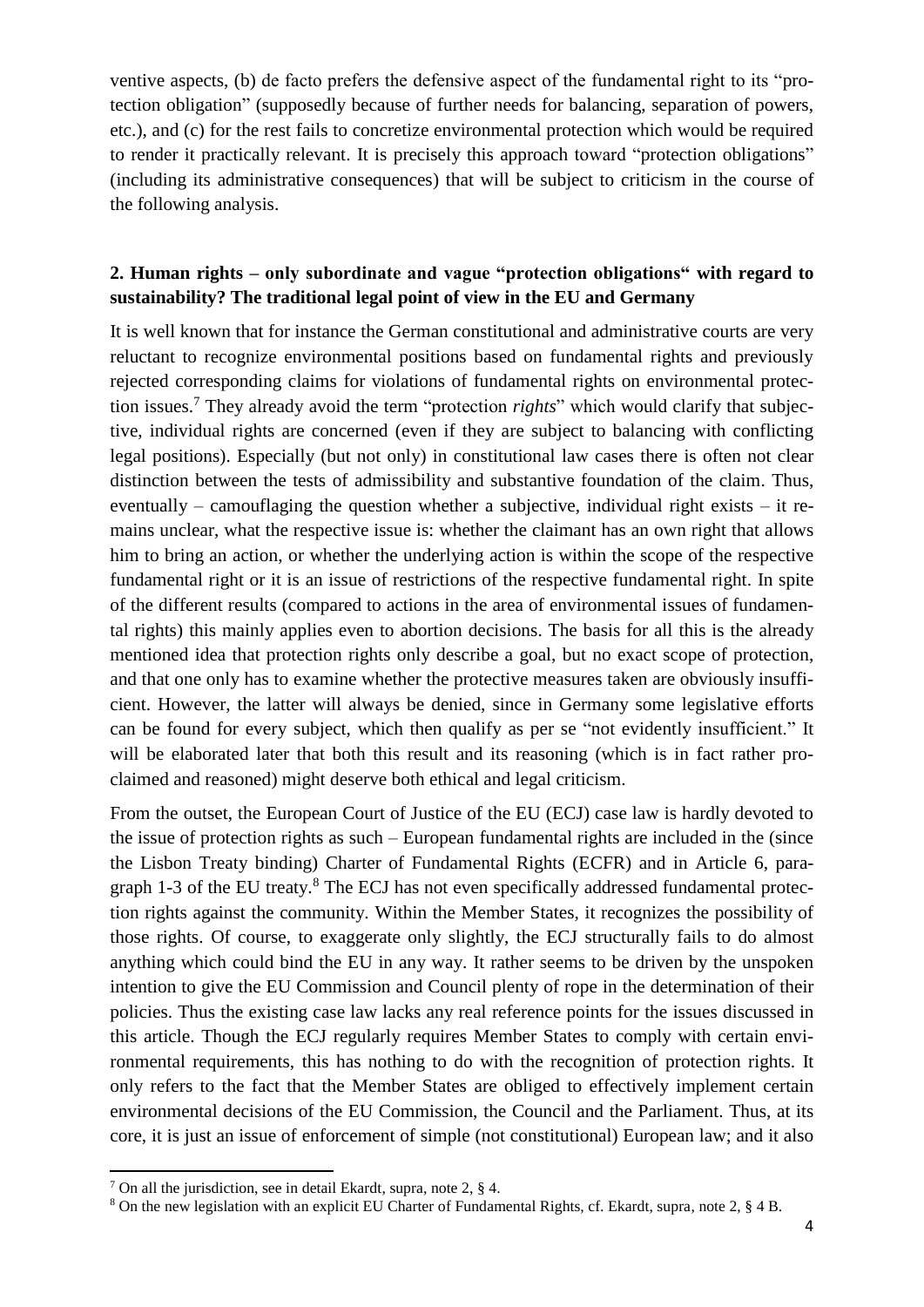completely unrelated to the precise content of that law. Protection rights, however, would seek to oblige the EU legislative bodies against their will to something. There is, however, no example apparent for such right. And because of the indicated intentions of the ECJ, it seems likely that this is not going to change significantly.<sup>9</sup> Though Article 37 ECFR, which formally has entered into force at the end of 2009, does contain a commitment to environmental protection–as did the previous EU and EC Treaties – it is not designed as a fundamental right.

Regarding the European Court of Human Rights (ECtHR) which is responsible for the interpretation of the European Convention of Human Rights (ECHR – with is valid for all geographically European countries and is extremely similar to other international human rights treaties), the situation is basically similar. Like the German Federal Constitutional Court, the ECtHR has in fact recognized obligations of the states to undertake protective actions in nonenvironmental cases based on fundamental rights, though not often. Furthermore, the ECtHR has already granted information rights concerning environmental damages – though confusingly not based on the right to life and health, but on the right to privacy under Article 8 ECHR. However, all environmental cases of the ECHR are ultimately limited to ensuring that in the course of administrative decisions, the concerns of individuals are adequately considered and, for example, the facts are raised carefully. This was expressed most recently in a case of mobile communications. It appears that the obligation to adopt other, more effective laws on the basis of protection rights, which would trigger a reorientation of the whole society and would not just keep my privacy somehow "free from pollutants and noise," has not been a subject of an affirmative ECHR judgments, so far.

In any case, the mere factual existence of case law does not per se mean that it is right. And it does not simply apply because judgments only decide a specific case, but do not determine an abstract and general norm.<sup>10</sup> Thus, in the following we will test and analyze a somewhat altered interpretation of existing law (based on judicial interpretation, i.e. by interpreting fundamental rights, not on policy considerations à la "suggesting a legislative change of the catalog of fundamental rights"). But what could an intergenerationally and globally extended, i.e. better complying with the requirements of sustainability, interpretation of freedom and fundamental rights look like to be more precise than the rather vague discussion of an environmental fundamental right? In deviation from the probably prevailing view in Germany, on closer examination we can notice that the wording and the systematic position of the fundamental concept of freedom, which is implied in the fundamental rights, in the German Basic Law and in the ECFR – as well as ultimately also in the ECHR – suggest a more complex interpretation than previously, which has important implications in the intergenerational context.<sup>11</sup> Therefore, the resulting findings can ultimately be applied to any national or transnational human rights protection – for instance with regard to climate change.

 $\overline{a}$ 

<sup>&</sup>lt;sup>9</sup> Of course, there are cases, though they are not numerous, in which the ECJ has declared EU legal acts void for formal reasons, e.g. due to a lack of legislative competence. But there does not appear to be any case in which the ECJ has ever required the EU to enact legal provisions against their will.

 $10$  Laws, regulations, constitutions, etc. remain the only abstract and general norms at least in statute law. Nevertheless it is acceptable that the practice often turns to existing judgments, because (and only) in the event that no substantial grounds be argued in favor of a change of legal opinion, the burden of argumentation bears on the party challenging the existing legal opinion from previous case law (inter alia for reasons of legal certainty), cf. Robert Alexy, *Theorie der juristischen Argumentation* (2nd edition, Frankfurt a.M.: Suhrkamp, 1991); on the rationality of the application of the law and the methods of legal interpretation, see also Ekardt, supra, note 2, § 1 D.; Davor Susnjar, *Proportionality, Fundamental Rights, and Balance of Powers* (Brill: Leiden, 2011).

 $11$  The issue here is thus an interpretation of all fundamental rights. The rights of equality which do not seem to fit are ultimately special protections of the same freedom and thus do not contradict the following considerations.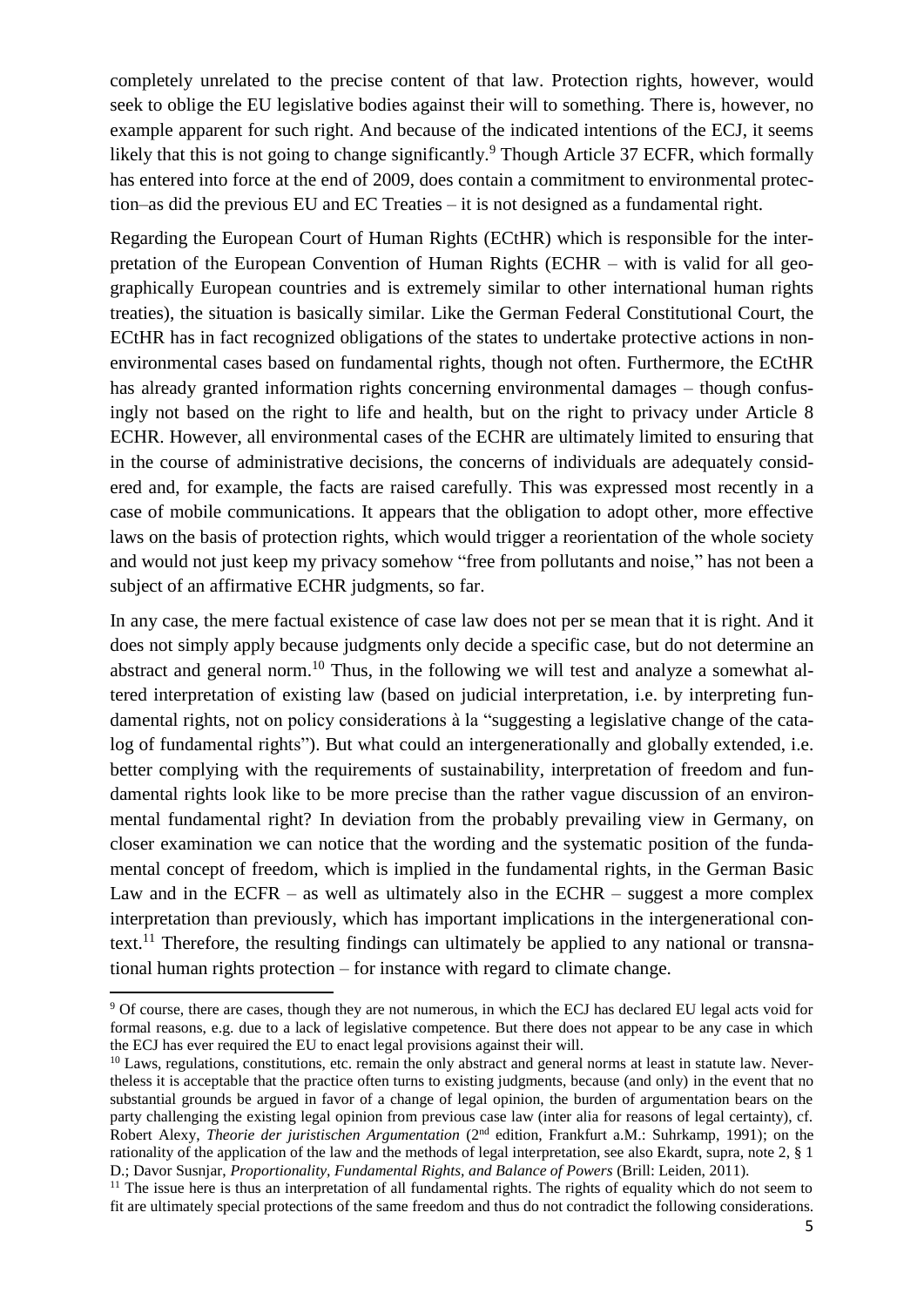# **3. Intergenerational and global scope of human rights, protecting the conditions of free**dom, and multipolarity of freedom<sup>12</sup>

The starting point for our considerations is the (ethical and legal) idea of freedom rights as classical-liberal guarantees of self-development. So far there is no need to criticize the prevailing view. In addition, freedom also has an intergenerational<sup>13</sup> (and global) dimension.<sup>14</sup> Why? In a nutshell<sup>15</sup>: At their point in life, young and future people are of course people and therefore are protected by human rights–today this already applies to people in other countries. And the right to equal freedom must be directed precisely in that direction where it is threatened – in a technological, globalized world freedom is increasingly threatened across generations and across national borders. Therefore it is clear that fundamental rights also apply intergenerationally and globally, i.e. in favor of the likely main victims of environmental damages.

The classical-liberal understanding of freedom, which is mainly focused on the economic freedom of those living here and now, must be supplemented in other points, too. E.g. liberties must be interpreted unambiguously in a way as to include the elementary physical freedom conditions – thus not only a right to social welfare, as it was for instance recently acknowledged by the German Federal Constitutional Court, but also to the existence of a relatively stable resource base and a corresponding global climate. For without such a subsistence level - including energy access and a stable global climate – and without life and health, there is no freedom.<sup>16</sup> This fundamental right to the elementary conditions of freedom is explicitly provided to the extent life and health are concerned (see Articles 2 paragraph 2 of the German constitution; articles 2, 3 ECFR; articles 2, 8 ECHR). In all other cases it must be based on the interpretation of the general right to freedom. Contrary to the prevailing view I argue that the German Article 2 paragraph 1 of the German constitution has a counterpart in Article 6 ECFR as a general EU right to freedom (using a interpretation in accordance with its wording. The same is true for Article 5 ECHR and other similarly structured bills of rights. At least parts of a general right to freedom are also indisputably included in the right to privacy under Article 8 ECHR. – Based on what has been said so far, this right to life, health and subsistence also applies intergenerationally and globally and is the subject of human rights protection e.g. against environmental damages.

"Protection of freedom where it is endangered" also means (ethically and legally) that freedom also includes a right to protection (by the state) against fellow citizens (and not only in exceptional circumstances) – not only for, but also for future generations. This is a protection

 $\overline{\phantom{a}}$ 

<sup>&</sup>lt;sup>12</sup> For more details and references on this subject see Ekardt, supra, note 2,  $\S$  4, 5.

<sup>&</sup>lt;sup>13</sup> With a partly similar reasoning, cf. also Herwig Unnerstall, Rechte zukünftiger Generationen (Königshausen & Neumann: Würzburg, 1999), at 422; with more details, cf. Ekardt, supra, note 2, §§ 4, 5.

<sup>&</sup>lt;sup>14</sup> To be precise, fundamental rights of future people are not current rights, but their nature is that of "pre-effects" of future rights. This, however does not or not significantly alter their relevance; see in details Unnerstall, supra, note 13, at 52 et seq.

<sup>&</sup>lt;sup>15</sup> In more details on the three main arguments, cf. Ekardt, supra, note 2, § 4; partly cf. also Unnerstall, supra, note 13, at 422.

<sup>&</sup>lt;sup>16</sup> The international trend toward "social" fundamental rights to the various facets of the minimum subsistence thus has a theoretical justification. Such a "constitution of international law" can be derived from the legal source of the "general principles of law" (cf. Article 38 of the Statute of the International Court of Justice) without recourse to, e.g., the International Covenant on Economic Social and Cultural Rights; cf. Ekardt, supra, note 2, § 7.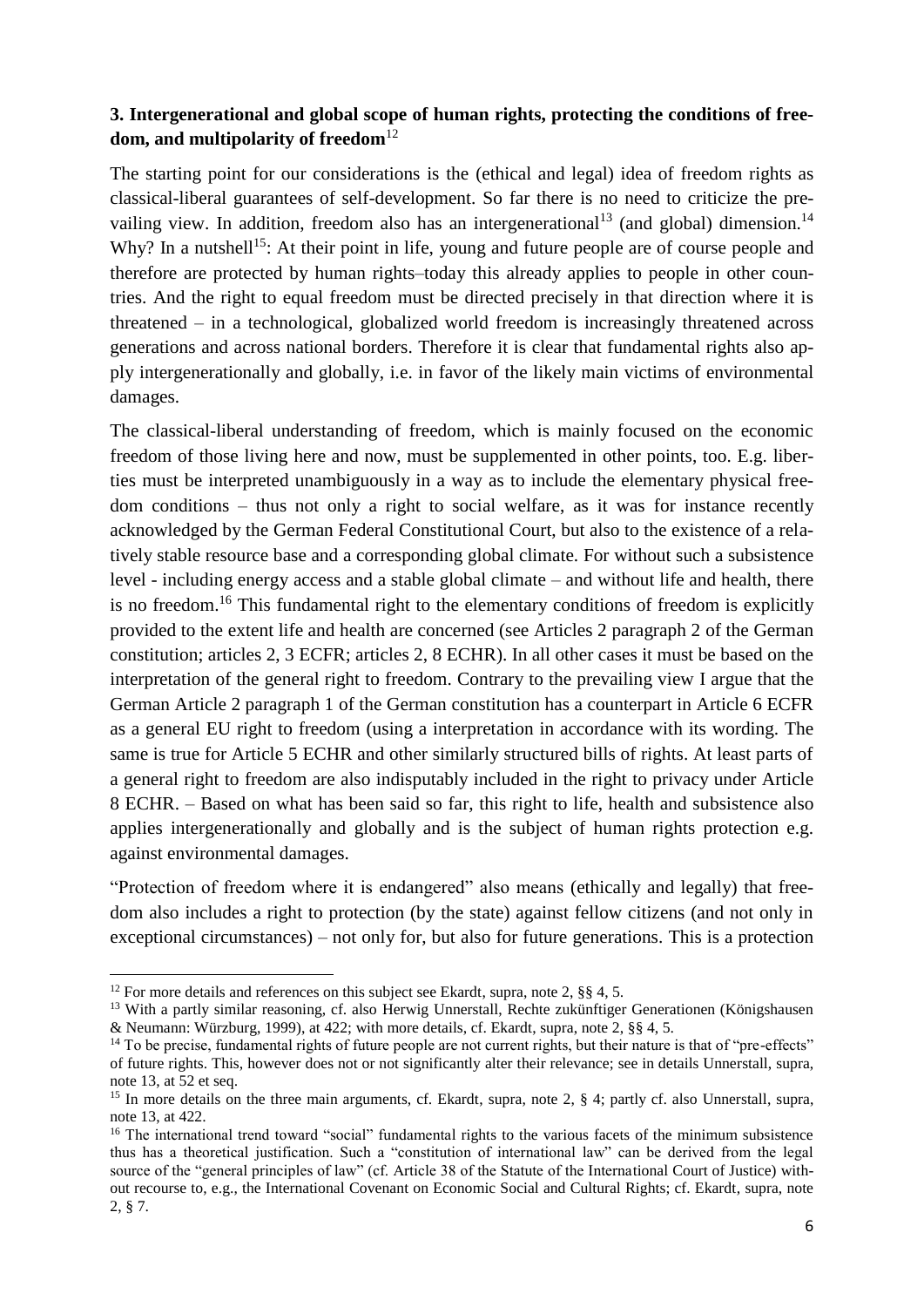for example against environmental destruction which is threatening my freedom and its conditions, such as climate change, *by the state against my fellow citizens*. Without that point there would be no human rights protection against intergenerational damages such as climate change since states are not the primary emitters of greenhouse gases. The problem rather lies in the fact that states tolerate or approve e.g. greenhouse gas emissions by private actors. This particular idea need be explained in detail since it is not commonly articulated, as has been indicated above. But if fundamental rights *equally* included a protection of freedom against the state, but also by the state against fellow citizens and, therefore, conflicts of interest of any kind must regularly be understood as multipolar (not bipolar) conflicts of freedoms (*multipolarity*), then this would rebut the traditional, more objective, status of fundamental rights protection (protection obligations instead of protection rights, thus non-actionable duties!) and the traditional imbalance between defensive and protective side of fundamental rights, i.e. the regular elimination of protection obligations, unless there is a case of "evident insufficiency" (understood as something which realistically never occurs, namely the complete absence of regulation in an area of law). Multipolarity would equally refute the assumption, that the protective side of the fundamental rights is almost entirely taken up with administrative norms, which are supposedly subject to wide legislative discretion, and is not of significant importance either with regard to standing in administrative cases nor regarding the application of substantive law.

What are the arguments for multipolarity and how can we respond to certain typical counterarguments? In the following I will discuss whether protection rights exist regarding only the scope of fundamental rights (which would trigger standing in administrative and constitutional law cases). The details of necessary balancing (which will e.g. determine how much weight fundamental rights will have when interpreting substantive administrative law, e.g. discretion, in light of those rights) will be analyzed later on. This clear distinction between scope of fundamental rights and balancing differs significantly from case law which rarely clarifies whether its skepticism about protection (fundamental) rights refers to issues of standing, scope or restrictions of fundamental rights (this remains unclear even in the – ephemeral – recourse to protection rights in cases of administrative law).

*First*, the multipolarity of fundamental rights follows from the very idea of freedom, which is the center of liberal-democratic constitutions – and, as indicated in a footnote, as a philosophical necessity. Fundamental rights as elementary rights are intended to give firm protection against typical hazards for freedom. For hereby they realize the necessary *autonomy of the individual* which is embodied in the principle of dignity. This autonomy is not only threatened directly by the state, but also by private actors, whose actions are "only" approved or tolerated by the state. To dispute this statement, one would have to argue, e.g., that the construction of an industrial plant is relevant to the freedom of the operator but not to the residents' freedom. The classical-liberal thinking, in fact, tends to such an assumption. This view has also been adopted by the current case law. But the very purpose of a liberal state is to allow a balance of conflicts as *impartial* as possible, i.e. independent of special perspectives, and not to prefer a specific (e.g. more economically oriented) life plan. All this shows that protection rights do exist, that defense and protection are equally important–and that we should speak of protection rights, not obligations, since otherwise the equality would just not be recognized.<sup>17</sup>

 $\overline{\phantom{a}}$ 

<sup>&</sup>lt;sup>17</sup> Incidentally, "protection" as defined in this argument can also consist in granting a benefit to an individual,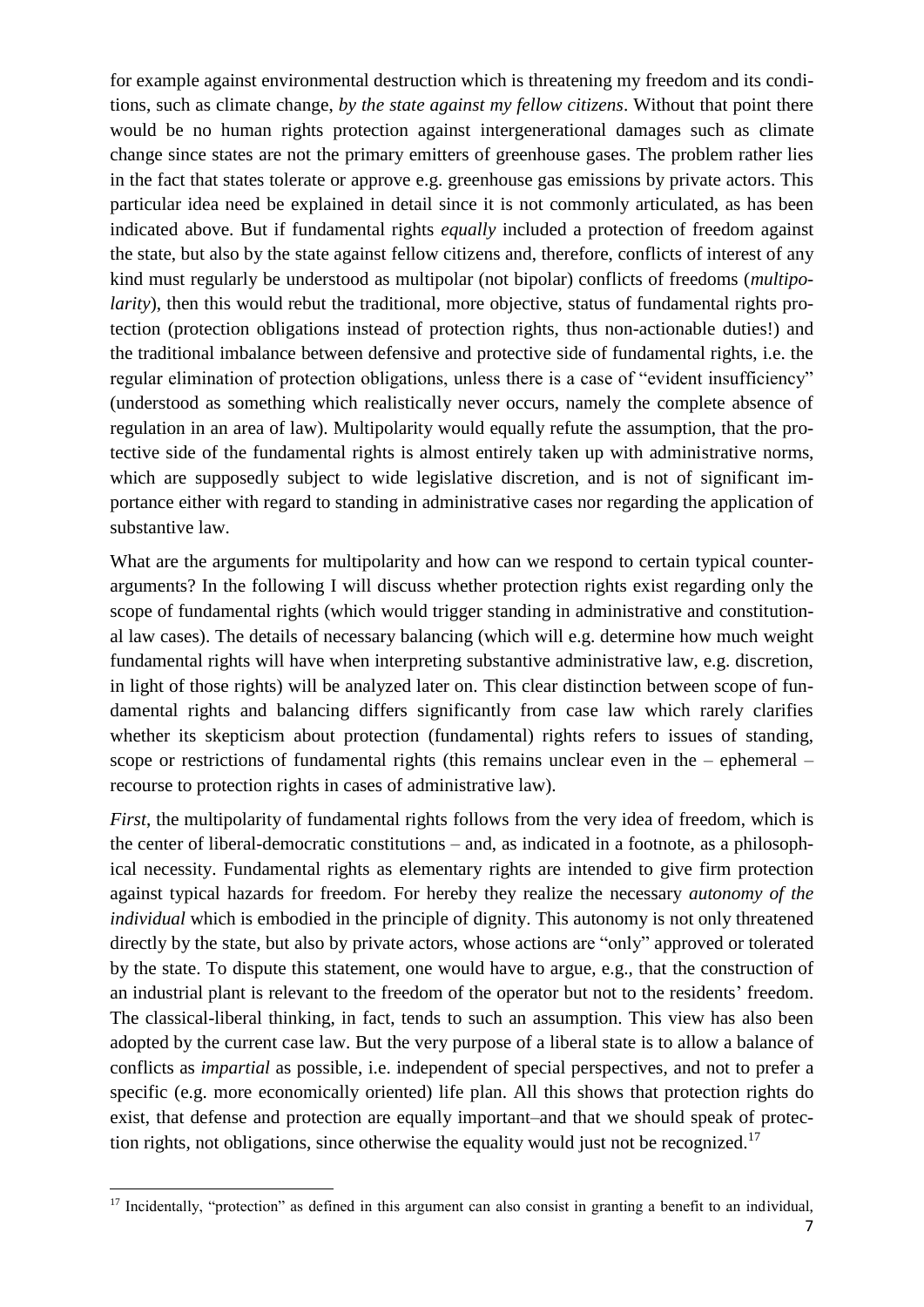*Second*, the multipolarity of fundamental rights appears in limitation or balancing provisions such as Article 2 paragraph 1 of the German constitution or Article 52 ECFR which are also presumed at several instances in the ECHR: As paradigmatic defining principles of liberaldemocratic bills of rights these norms also, more practically, prescribe that the freedom of action is limited by "the rights and freedoms of others." The European "constitution" (here) in the form of the ECFR and the ECHR as well as the German Basic Law thus assumes that if the state resolves specific conflicts, not only different interests but explicitly different fundamental *rights* clash. 18

The preceding tried to show (I) that, and why, there must be protection rights as aspects of fundamental rights and (II) that they are subjective, individual rights. And not only this: The arguments – especially that defense and protection are mentioned side by side – also point out that (III) defense must be on an equal footing with protection.<sup>19</sup>

One objection against that will be: The whole re-interpretation of human rights in the light of sustainability overthrew democratic parliaments, and in "protection rights" cases there was per se larger leeway than in "defensive rights" cases. So, does my re-interpretation of human rights damage democracy? This raises the old question of the relationship between freedom and democracy. Not only some lawyers, but also some philosophers think (partly implicitly) that democracy even has latent priority over freedom. It is initially correct that freedom and democracy contribute to each other. A democracy which is based on certain principles, e.g., a separation of powers, however, promises greater freedom, rationality and impartiality than a "radical" democracy. That is precisely why constitutions just like the German Base Law are based on a separation of powers and are not structured as radical democracies. Particularly justice between generations and global justice, i.e., the freedom of young people and those living after us, are arguments against radical democracy. Since for future and young people and those living geographically far away democracy is not an act of self-determination but of heteronomy. For today they are not participants in this democracy. This then leads to a democracy which is not a principle opposing freedom, but a principle resolving conflict *between* 

 $\overline{a}$ 

<sup>19</sup> In favor of an equal footing cf. already (but without comprehensive reasoning) Christian Calliess, *Rechtsstaat und Umweltstaat* (Tübingen: Mohr Siebeck, 2001).

such as a monetary payment to secure a minimum level of subsistence; see also Susnjar, supra, note 10.

<sup>&</sup>lt;sup>18</sup> The third argument is the wording of provisions such as Article 1 paragraph 1 sentence 2 of the German constitution or Article 1 ECFR which have been briefly referred to above. Public authorities shall "respect" and "protect" human dignity and also the liberties, which under Article 1 paragraph 2 GG ("therefore") exist for dignity's sake, and thus must be interpreted according to its structure. This relation ("therefore") can also be found in the materials of the ECFR. In addition, the double dimension ("respect / protection") of human dignity and therefore also of the fundamental rights–given the function of dignity as a reason for all human rights which was just described–shows that freedom can be impaired by threats from various sides and that, therefore, it implies defense and protection. But most of all, the word "protect" would lose its linguistic sense if it only meant that the state shall not exercise direct coercion against the citizens (otherwise the state could simply retreat to not acting at all instead of "protecting"). Hence norms such as Article 1 paragraph 1 of the German constitution and Article 1 ECFR also imply a protection against fellow citizens. And defense and protection are linguistically on equal footing there. All this implies again that there are fundamental rights of defense and protection and that protection and defensive rights must be equally strong – and that we should speak of protection rights, not of somewhat less strong mere protection obligations. This holds true even though (in the interests of an institutional system based on democracy and a separation of powers, which is indeed the most effective protection of freedom) this "protection" cannot be understood as a direct effect of fundamental rights among citizens, but as a claim against the state for protection (see, specifically Article 1 paragraph 3 of the German constitution and Article 51 ECFR). – For instance, Article 1 paragraph 2 of the German Constitution as well as the title of this section-and also the materials on the ECFR-talk about "human rights." Thus not only "some" rights are based on dignity, as one might respond, but all of them. Therefore, the structure of human rights, i.e., "equal respect and protection" applies to all and not just some human rights.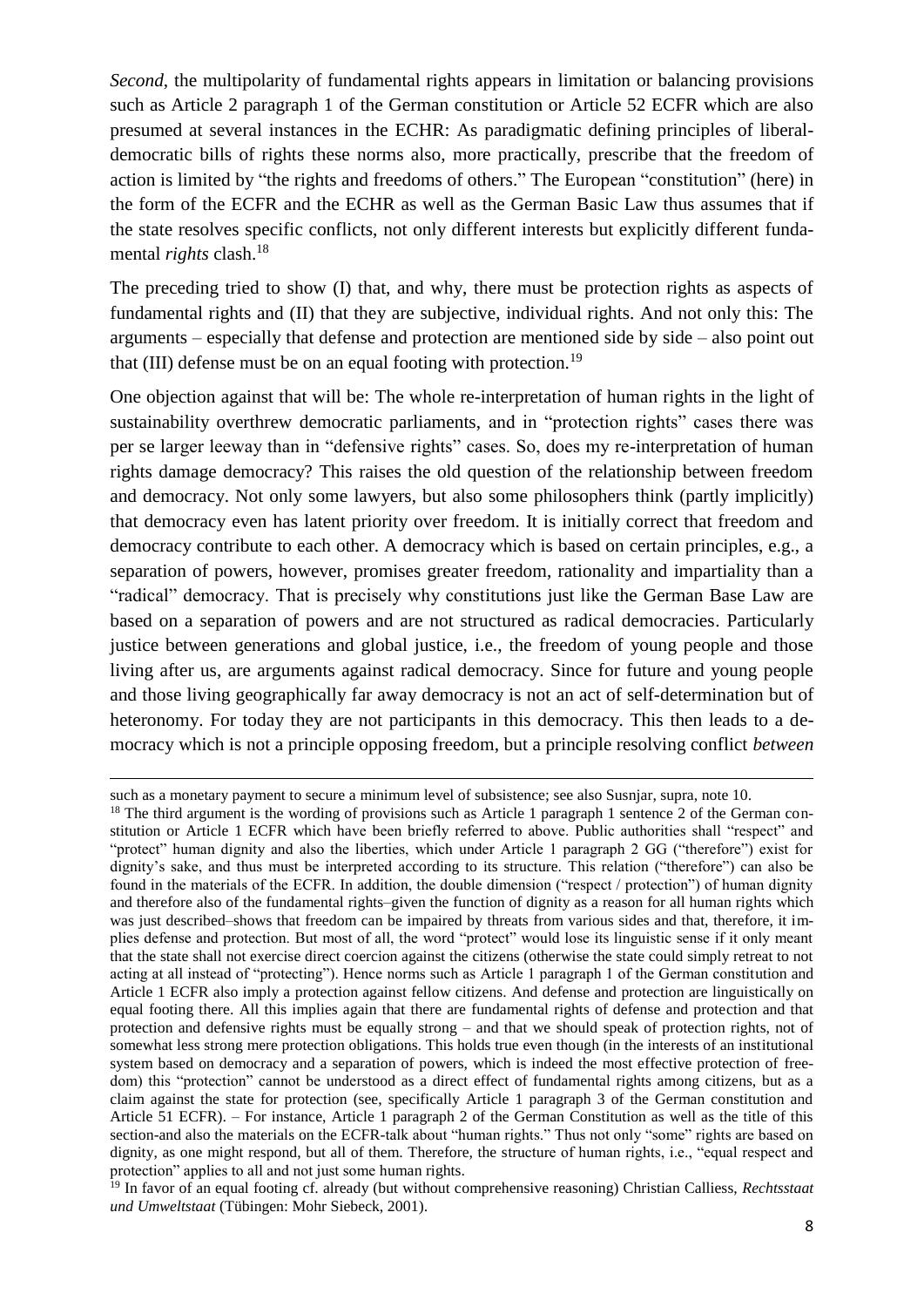freedoms. This function makes it reasonable to have further conflict resolving institutions, e.g., courts. All this is particularly true if it can be shown that freedom may only be restricted to enhance freedom or freedom conditions – of which the elementary above that were proven just as in our context relevant, may be subjectivized, the other conditions which only support freedom (such as supporting the arts or kindergartens) is not.

The legislature may make different choices, and the task of constitutional courts is (only) to control the framework of those decisions based on a set of balancing rules which can be derived from the very liberties. The issue is always that some institution of control such as a constitutional court reviews the adherence to rules of balancing. Afterwards, the legislature may react by (partly) altering the constitution. Or the issue is that another institution of control such as a non-constitutional court assesses compliance with the legislative will by the administration or compliance with rules of balancing when such balancing has been passed on to the administration, etc. The aim must be a ping pong, which multipolarily supports freedom (one the one hand preventing abuses of power, on the other hand regarding democracy as a shield for freedom) and is also adequate in terms of impartiality, with a "multiple-level discourse," which in turn supports rationality since it mobilizes a maximum of good reasons, among the state powers.<sup>20</sup>

## **4. The case of climate change**<sup>21</sup>

 $\overline{\phantom{a}}$ 

Now, we can draw some conclusions with regard to climate change. By those means, it can also be pointed out how balancing rules derived from human rights can work in practice:

- As we have seen, Freedom also has an intergenerational and global dimension, since at their point in life, young and future people are of course people and therefore are protected by human rights – today this already applies to people in other countries. Fundamental rights also apply intergenerationally and globally, i.e. in favor of the likely main victims of resource overuse, climate change, etc.
- Freedom rights must be interpreted unambiguously in a way as to include the abovementioned elementary *preconditions of freedom* – thus not only a right to social welfare in general, but also to the provision and maintenance of a relatively stable resource base, food supply, security, water supply, life-supporting functions and ecosystem services. <sup>22</sup> This implies with regard to climate change: a guarantee for a proper

<sup>&</sup>lt;sup>20</sup> First, a constitutional court may never order a judgment against a parliament stating "You have to do precisely this." Contrary, it must always limit its decisions to saying "At least you must not continue doing this." For instance, the Constitutional Court may not demand from the Parliament: "Phase out the use of coal power within four and a half years." It may say: "The previous phasing out is too slow; take a new decision on the issue until XX.YY.2010, taking into account the following fact situations, normative concerns, as well as procedural and balancing rules." Conversely, a constitutional court could rule on an action brought by an energy company: "Of course, the legislature may phase out nuclear power generation – but it must remain within a certain limit which it has crossed unfortunately, as it has demanded phasing out the use of nuclear energy within three days." This is all the more true as the ping pong also includes the administration and the lower courts, as just outlined by the brief introductory note on the "passing on" of balancing by the legislature. It allows authorities to respond to a court decision with new decisions, which then in turn are subject to judicial control. The same is true with respect to the legislator and the constitutional jurisdiction. And the legislature may also react on decisions of lower courts with legislative changes, etc.

<sup>&</sup>lt;sup>21</sup> For more details and references on this subject see Ekardt, supra, note 2,  $\S$  6.

 $22$  In liberal democracies, there are also "further" (in contrast to "elementary") preconditions of freedom such as macroeconomic stabilization, biodiversity, etc., which are extremely helpful, but not absolutely necessary to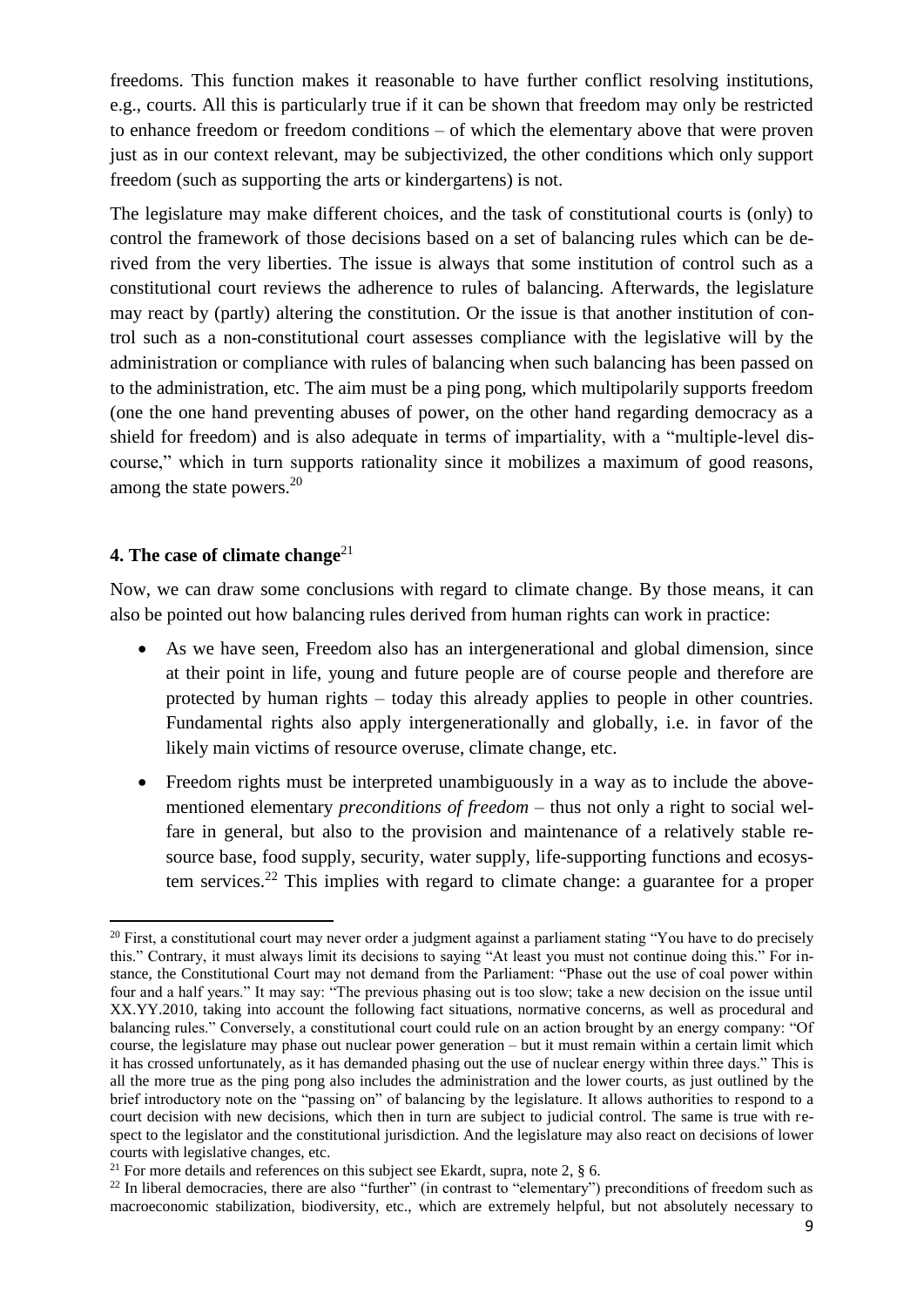food and water supply as well as sufficient energy access on a worldwide and intergenerational scale; a life-cycle perspective of natural resources; responsibility for maintaining life-supporting functions and services of ecosystems; and a general priority in favour of resource savings.

- "Protection of freedom where it is endangered" also implies that freedom also includes a right to protection (by the public power) against fellow citizens (and not only in exceptional circumstances). This implies a protection for example against environmental or social destruction, which is threatening freedom and its conditions, such as overuse of resources, *by any public power against my fellow citizens including companies or farmers emitting GHG*.
- Protection rights in the environmental context are not excluded despite the fact that for instance many resource problems concern – for instance with regard to climate change – only *forthcoming* hazards of fundamental rights. By the same token, the scope of protection rights is indeed affected by such hazards (and not only by definite encroachments). Undoubtedly, future trends are not per se exactly predictable and therefore "uncertain". However, such an objection would fail, because impairments of fundamental rights which are "only possible" are *not* irrelevant with respect to fundamental rights, especially under the threat of irreversibility of the "possible" infringement. Otherwise, fundamental rights would no longer serve the very purpose of legal fundamental rights: to guarantee the protection of autonomy exactly where autonomy is threatened with impairment.

The necessary balancing between all the above-mentioned aspects of sustainability-oriented human rights and the classical liberal guarantees of freedom for consumers and enterprises offers some leeway. Nevertheless, especially with regard to overuse of resources, some definite conclusions can be derived:

- A very often overseen aspect of freedom is the polluter pays principle, which in turn follows from the principle of freedom itself. For freedom must include responsibility for the foreseeable (including environmental or social) consequences of one's own actions – even in other countries and in the future, and also for the unpleasant consequences of one's own life plan. The negative consequences of an action which otherwise benefit me (for instance, of cheap free resources today) must always fall back on me, if only by way of cost recovery for the damage created by that action. This justifies limitations of fossil fuel use and instruments that try to avoid the harmful consequences of overuse.
- Another balancing rule is that the assumptions of underlying facts must be correct. Every decision must, for instance, be based on the latest climate research in order to understand what dangers threaten the freedom of future generations. In situations of uncertain facts such as climate change, there is also a duty to make preliminary decisions and to review them later. The current energy and climate policy already disregards the balancing rule that its decisions shall be based on a correct factual basis: In particular, existing actions are probably erroneously deemed suitable to avoid the

l constitute freedom. Therefore, such "further" preconditions of freedom are usually seen not as human rights but as mere obligations of the public powers (without corresponding rights of individuals). This does not mean at all that these "further" conditions are not important.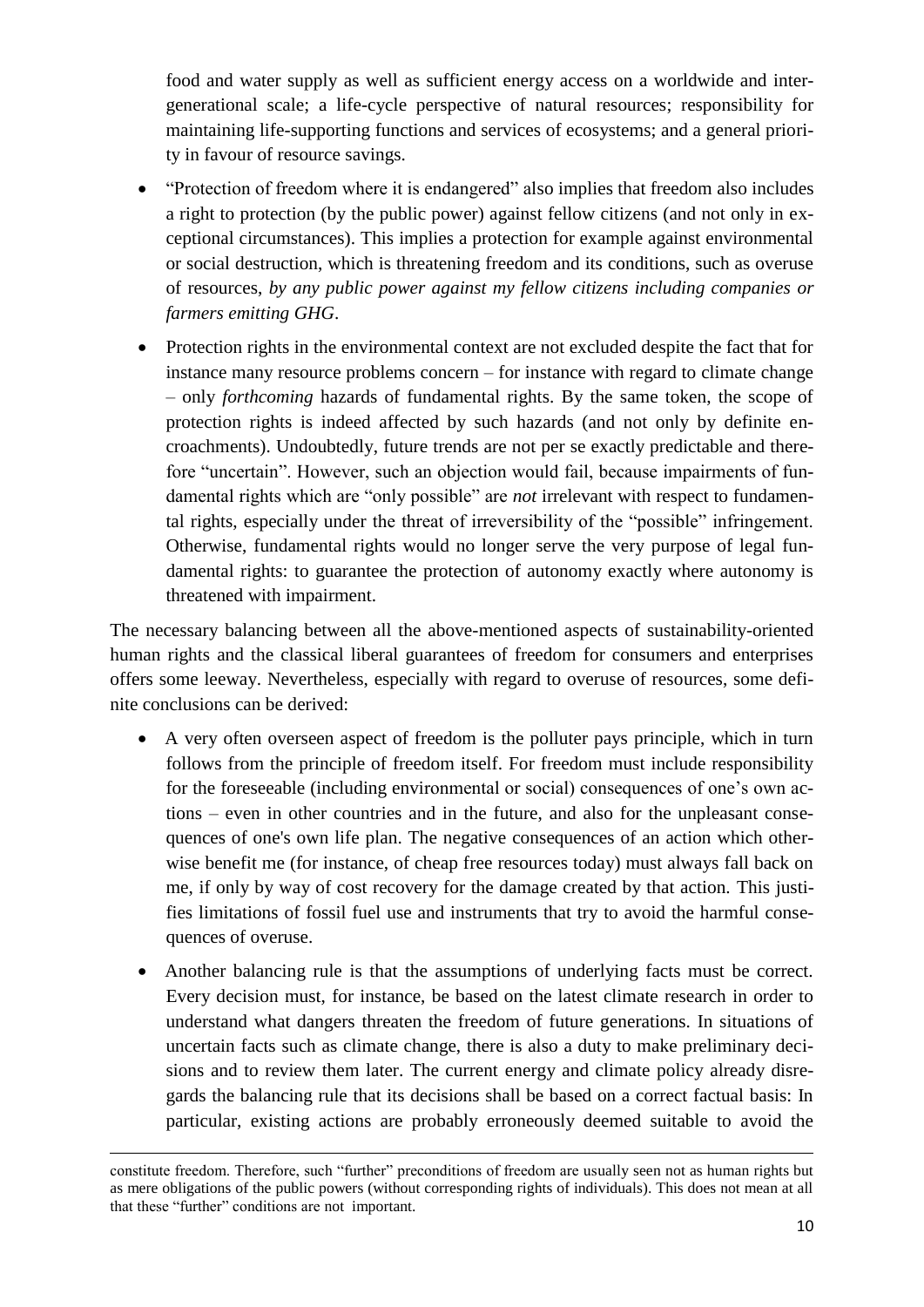looming drastic problems in the future.

- Furthermore, politics has not yet taken into account in its decision making that the fundamental right of freedom has also an intergenerational and global cross-border dimension and that, therefore, legal positions of future generations and the proverbial Bangladeshis need be considered in parliamentary/ legal decisions.
- The task of politics is to solve the constant conflicts between the one's and another one's freedom and, in addition, to guarantee the availability of external freedom preconditions. But generally, this does not mean that the political and democratic process has to provide an equal distribution in the sense that certain things like GHG emission rights would necessarily have to be equally distributed. Consequently, the details of social distribution are subject to political discretion. However, with respect to elementary preconditions of freedom an equal treatment, as for liberties themselves (i.e. unlike for "further" freedom-promoting conditions), is necessary to provide that everyone gets a particular absolute minimum of something. For without these basic requirements like food, water, clothing, basal energy access there can be no freedom from the outset. With regard to food, this has direct implications for the climate problem. The "equal distribution principle" in this context is supported by two arguments:
	- o Without a right to an equal absolute minimum level of elementary freedom preconditions freedom would be of no value for the poor – and liberal constitutions respectively human rights *guarantee* equal liberties. This "equal subsistence" means specifically two things: everyone must have a minimum level of resources, energy, etc. available – however, all must be (because this is also basic) protected from disastrous encroachments such as climate change as far as possible. Resource overuse and harmful effects such as greenhouse gas emissions caused by modern lifestyle must be reduced absolutely, while every man (worldwide and also in the future) necessarily causes at least a certain minimum of GHG emissions (at least for food production and land-use) – and many people worldwide do not nearly reach their "equal" per capita share so far. This makes it rather obvious to be cautious about inequalities with regard to the subject of this contribution.
	- o If a collective good such as global climate is at risk, it seems plausible to turn the usage rights or the "proceeds" of an unequal distribution (the atmosphere use) in equal parts for all persons as far as possible – for no one can claim for themselves that she had accomplished a special "performance" to produce that good. This second argument can also be seen as an argument e contrario of the polluter pays principle (which also follows from the principle of freedom). Not generally "equal wealth" (nationally or worldwide) but very probably a basic resource supply and equal greenhouse gas emission rights for all – worldwide and intergenerationally – appear reasonable. By the way, this leads to a theoretical justification of a principle of common heritage of mankind applied to geological and anthropogenic stocks.
- On a preliminary basis, a higher GHG emission rate for developing countries could be justifiable for their fight against poverty (see below)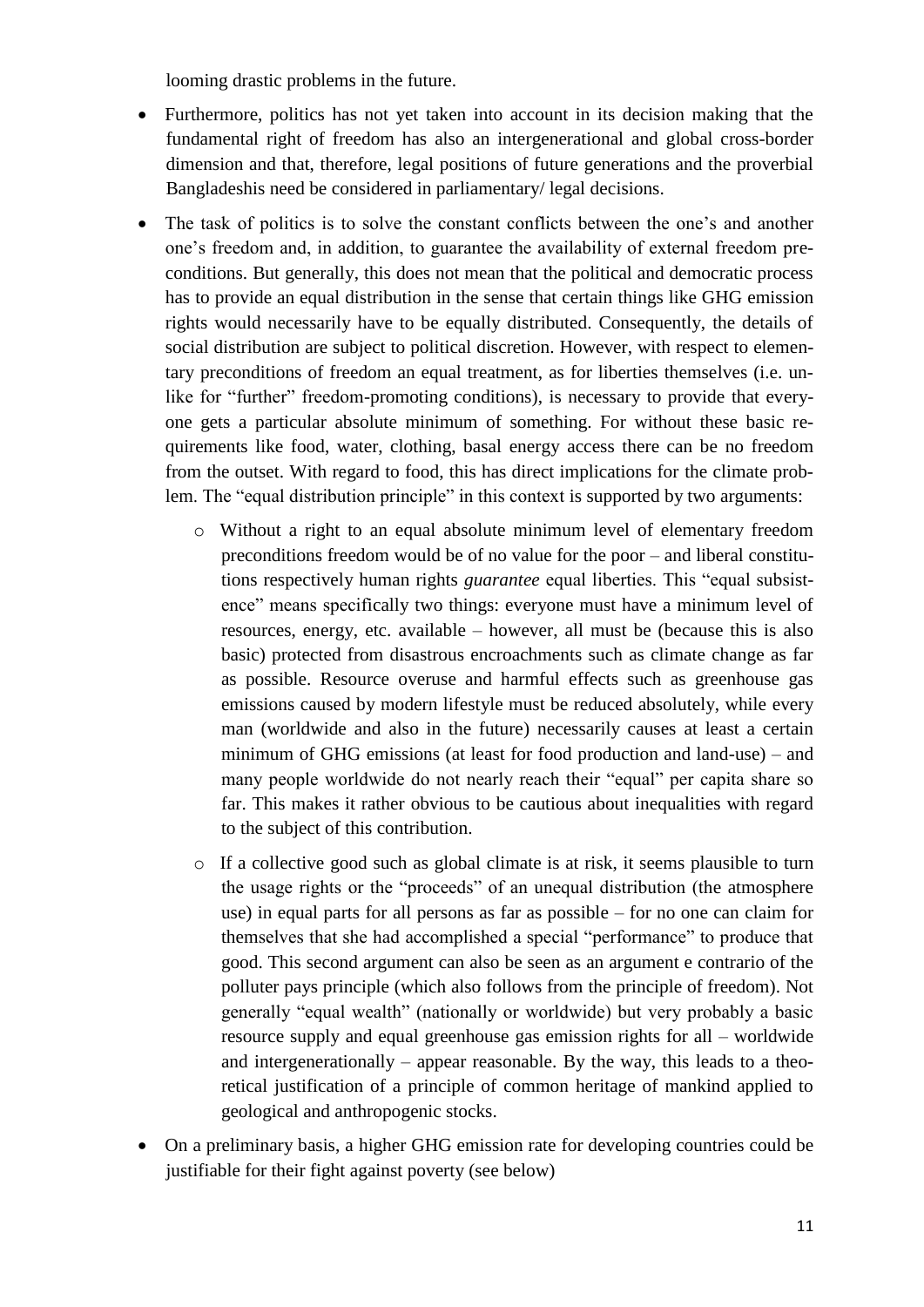- Another important consequence of the principles justified above is: The colliding human rights call for distinct rules of public authorities. Purely voluntary solutions will probably not be enough.
- On a procedural basis, the colliding human rights imply a broad participation of all stakeholders in all legislative and administrative decisions with relevance to climate change.

The implications of all this for today might be: absolute reduction of GHG emissions in industrialized countries; relative decoupling for developing countries including newly industrialising countries; minimising problem shifting between environmental media, types of resources, economic sectors, regions and generations; driving resource productivity at a rate higher than GDP growth.

### **5. The problem of historical emissions**

The concept of "one human, one emission right", as justified earlier, could be amended to some degree in order to take into account historical emissions of (especially) OECD states. By these means, emission right prices could also incorporate the cost of an (inevitable) adaptation to climate change, insofar as a certain degree of climate change can no longer be prevented. "Historical emissions" consider that especially OECD Member States, in particular, have been emitting vast amounts of greenhouse gases in the past 200 years which now contribute to climate change in the atmosphere. However, it would (1) not further sustainable protection of freedom by climate protection to simply allow China, India and other emerging economies another 150 years of unlimited greenhouse gas emissions, as this would compromise the living conditions of future individuals across the entire globe. Furthermore, (2) the OECD Member States have not necessarily acquired an "advantage" equivalent to the emitted quantity. Countries like China or India profit on their part from these "advantages", because they can comparatively rapidly reach an acceptable level of prosperity through imports of economic models and technologies that have been developed in the western world. In addition, (3) taking into account "historical emissions" leads to a complex discussion as to how the complex global history in the past centuries may have advantaged and disadvantaged different countries. It is therefore impossible to assign a more or less exact number of emission rights under the prospective "historical debt". Most importantly, (4) invoking historical emissions takes into account the advantages and disadvantages of deceased individuals, and considers nations as collective entities. Assuming that the foregoing approach – "only freedom and preconditions of freedom" – is correct, such a collectivist perspective cannot be justified. Moreover, it raises the question whether we are really responsible for the acts of our forebears. Incidentally, the experiences with national allocation plans for European emission trading have already shown that a precise calculation of historically grown emissions is problematic for individual facilities.

All this obviously does not rule out moderate consideration of factors such as "historical emissions" and "adaptation costs" (which are, to date, only taken into account via global financial funds) when calculating the details for an international emission trade. Insofar as the freedom principle leads to the justification of certain equality standards and provision of certain basic needs (= fundamental preconditions of freedom) and also to implementation of the polluter pays principle, these aspects can be considered e.g. when calculating the price range,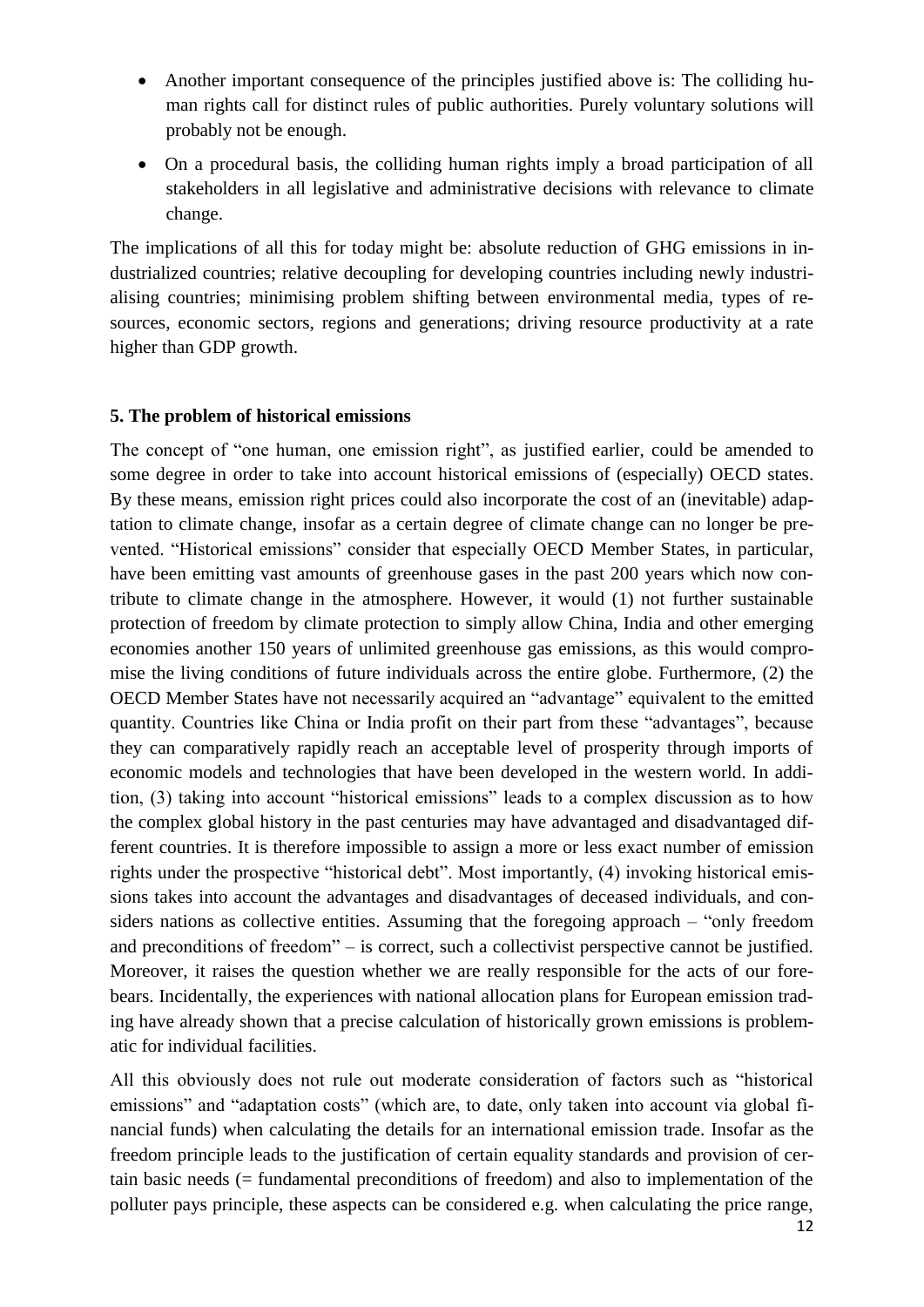and that with a minimal administrative effort.

## **6. On the road to a justice-based global climate governance**

As we see, "one human – one emission right" is not solely meant to be a European project, but also a further development of the currently not very ambitious or enforceable Kyoto Protocol on a global scale after 2012. Based on the general justification that we provide above, the main elements of a global approach could be:

- 1. In order to prevent disastrous climate changes, the global per capita emissions allowance would have to be fixed and limited – and then would have to be distributed on an equally per capita basis.
- 2. The per capita amount could be (according to IPCC) around  $1 \text{ t } CO_2$  per person annually. This would be above current emission levels in most developing countries, but far below the OECD countries' emissions.
- 3. If OECD countries wanted to emit more greenhouse gases, western states would have to buy emission rights from southern countries. In contrast to Kyoto, this would lead to an emission trading scheme between all states across the globe.
- 4. By these means, a reduction of greenhouse gas emissions would get started *and* funds would be mobilised for the reduction of poverty reduction in the southern hemisphere.
- 5. The scheme would not have to impose the 1 t per capita from the outset, but could reach this goal in several stages beginning at 5 t per capita (which is the global emission average by now); in line with the projections of the IPCC, however, one should achieve the 1 t level by 2050.
- 6. Full integration of developing countries into the overall reduction obligation system should potentially be delayed by some years. Prior to that point in time, such countries could obtain extra additional emission rights or some kind of additional payment in order to manage their reductions and adaptation.
- 7. Also the sectors aviation, shipping, land use, agriculture, and deforestation would have to be fully integrated in the global cap-and-trade scheme.
- 8. A global institution should have the right to control emission reductions and enforce them with severe sanctions.
- 9. The annually decreasing aggregate number of emission certificates held by each state or group of states after international emission trading could than form the basis for a national or continental emission trading scheme among primary energy users (as described earlier), including an annually degressive number of certificates, annually auctioning, etc. The basic principles of such national (or continental) distribution systems might have to be prescribed on a global level to ensure the funds really reach the socially disadvantaged (after all, many states worldwide are not democracies). By the way, the differences of such systems compared to existing EU ETS would be the broader basis (primary energy), the stricter goals, the lack of loopholes such as CDM and the strictly global focus.
- 10. Primary energy producers or importers would have to auction certificates and pass the